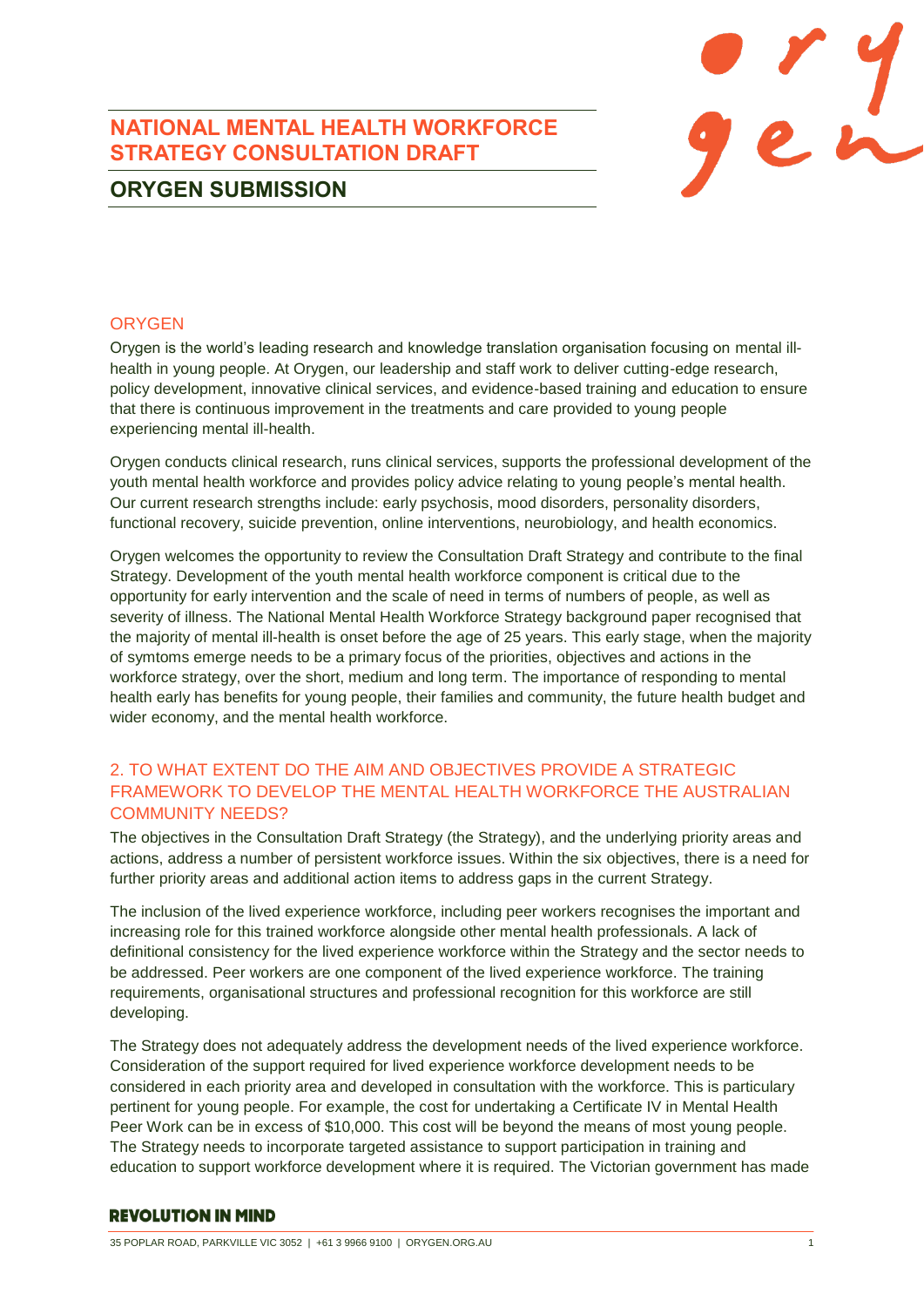this qualification free in reposnse to recommendation 6 from the Royal Commission into Victoria's Mental Health System.

The Strategy sidesteps the requirement for an integrated implementation plan as part of such a strategy document. By ignoring implementation as a consideration, the practicalities and feasibility of the proposed priority areas and actions do not recognise what will be required nor potential barriers for implementation. Previous workforce strategies have identified what needs to be done, this part is agreed; what is needed is the how to do it and a commitment to the scale of resourcing required. Similarly, the absence of leadership in the Strategy as firstly, an enabler of workforce development (including implementation), and secondly, as a component of career attractiveness and retention, is a barrier to both implementation of the Strategy and its longevity.

### **IMPLEMENTATION**

The Strategy indicates that development of an implementation plan is separate to the Strategy. The subsequent implementation plan is to be a collaborative process to address the objectives of the Strategy. The implementation plan will include timelines, governance arrangements and monitoring and evaluation requirements.

The disjoint between workforce strategies and implementation plans have been a primary factor in the failure of previous workforce strategies. Considering that implementation (as well as resourcing requirements) has been placed outside the scope of this Strategy, it is, unfortunately, likely to face a similar fate. There remains, however, an opportunity for the Strategy to expand on an indicative implementation timeframe identified in some actions.

Including a time horizon for all actions in the final Strategy would provide direction for the development of an implementation plan. This direction would provide a starting point for implementation and a foundation for successful reform. A three-stage time horizon for implementing the actions would identify priority, the scale of the task and an order of staged development.

ACIL Allen has the opportunity to advance workforce reform through providing a time horizon for implementation and transfer momentum into the next stage. Without this minimum structural basis, the Strategy risks repeating the same mistakes of past mental health workforce strategy documents.

### **Service demand**

The actions in the Strategy and in this submission cannot be implemented separately from consideration of the impact of service demand. Unmet service demand and workforce shortages are intersecting policy challenges. The pressures of meeting service demand placed on mental health professionals and support staff by management and themselves contribute to burnout and compound workforce challenges.

### **Leadership**

Leadership will be integral to implementation of the National Mental Health Workforce Strategy. Leadership will be required to coordinate objectives across the mental health sector (and intersecting sectors); identify and address priority areas within health regions and services; and deliver actions. In addition to enlisting existing leadership in the aims of the Strategy, new leadership opportunities will emerge and future leadership will need to be fostered.

Many of the actions identified in the Strategy and among those suggested in this submission will require organisational change. Changes to organisational structures, practices and culture require leadership. Failure to identify the role of leadership inherent in the priority areas and related actions will be a barrier to implementation and will not support achievement of the Strategy's aims.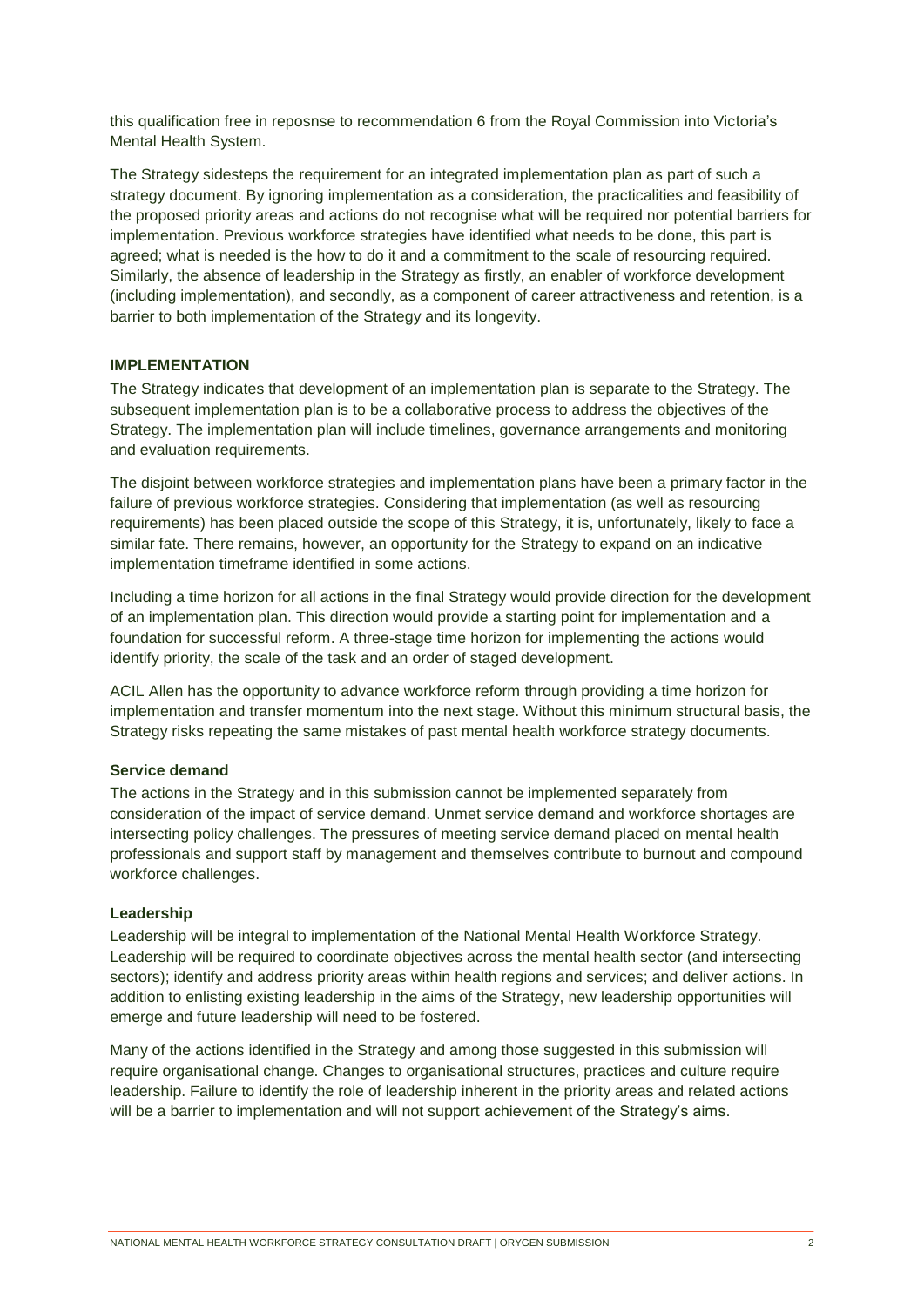## **CAREERS IN MENTAL HEALTH ARE, AND ARE RECOGNISED AS, ATTRACTIVE**

### **1.2 Increase the awareness of pathways into and within mental health**

Increased awareness of mental health career opportunities will broaden the perspectives and horizons of students, graduates and professionals.

### Actions:



• Include youth mental health modules as core subjects in medical and psychology courses. Involve practicing professionals in teaching to promote careers in youth mental health.

• Integrate applied learning in public mental health services for private practitioner CPD (and vice versa) to facilitate skill-sharing and mixed practice career pathways.

• Broaden exposure in high school through a health and wellbeing subject that covers the breadth of the mental health workforce and resourcing supported work experience positions.

• Public campaign promoting the value and satisfaction of working in the mental health sector and participation opportunities for a diverse population.

• Fund places for First Nations, culturally diverse communities and regional students in allied health courses.

### **DATA UNDERPINS WORKFORCE PLANNING**

## **2.1 Develop and implement a data strategy to improve the reliability and comprehensiveness of mental health workforce data**

Improved data collection is required to better understand the pipeline from education into employment to inform curricula design and incentives to increase enrolment rates to match workforce shortages.

## Actions:

- Collect data on student enrolments and completion in mental health courses; the service context of practical placements; and graduate employment role and service.
- Collect data on private practice (including mix with public practice) to better understand levels of dual practice and career trajectories across public and private practice.
- Data collection must measure function or roles and discipline to better understand how workforce resources are allocated.

### **2.2 Enhance mental health workforce data system and planning models through the use of more reliable data**

The value of workforce datasets to inform workforce development will be enhanced by understanding the alignment of (1) applied skills, (2) treatment need and (3) service context.

### Actions:

• Adopt clear definitions of workforce roles (e.g. social and emotional wellbeing, mental health) and collect data on: the type of service provided; the level of intervention; and professional qualification.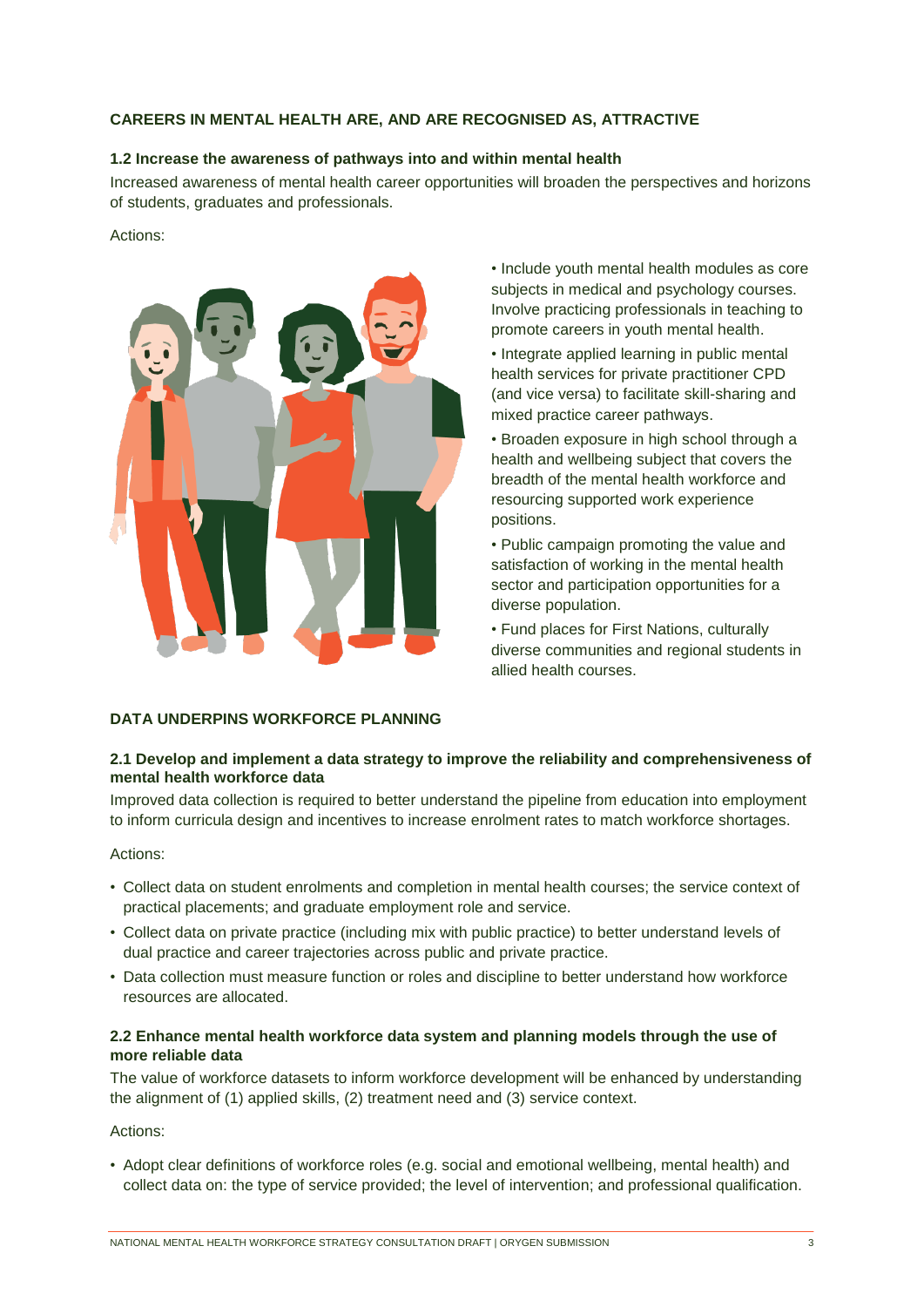• Structure data collection on the primary intervention provided and the level of mental illness most often treated (service context will inform this). Structure data collection to enable analysis of the alignment of interventions to treatment need.

## **THE ENTIRE MENTAL HEALTH WORKFORCE IS UTILISED**

## **3.1 Identify components of care that meet the needs of consumers and carers and the competencies required to deliver them**

The definition of competencies needs to be determined by evidence-based practice and reflect differences in the treatment and service needs of different demographics (i.e. young people 12 to 25 years of age). Definitions need to stipulate core and role-specific competencies.

### Actions:

- Expand youth mental health platform for providing specific competencies:
	- Requiried youth mental health capacities are known
		- developmental trajectory, respond to preferences and needs (especially for 12-15 years)
	- Detailed youth mental health competencies have been developed (e.g. early psychosis)
	- Specific youth mental health platforms are required for building workforce capacity.

### **3.2 Define nationally consistent scopes of practice for the mental health workforce**

Young people require developmentally appropriate treatments delivered in service settings acceptable to young people and delivered in a format that enables participation. Age and development trajectory will inform treatment and practice responses.

### Actions:

• Nationally coordinate evidence-based, best practice guidelines for youth mental health. Incorporate guidelines into education, training and continuing professional development curricula.

## **3.3 Develop roles that utilise worker's full scopes of practice**

'Full scope of practice' should include working with colleagues across professions, including service support staff in order to maximise the potential of multidisciplinary practice. Existing practices requires that working with the lived experience workforce needs to the explicitly identified as being within a professional's full scope of practice.

## **3.4 Ensure regulatory arrangements align with scopes of practice to support safe, high-quality practice**

Regulatory arrangements need to recognise the value of practice experience and support safe, supported environments for graduate and early-career professionals to sustain workforce growth.

### Actions:

- Practice experience and further training and education should be aligned with the stage of mental illness a health professional is employed to deliver.
- Graduates and early-career professionals are supported and supervised to develop practical experience as part of a progressive career pathway.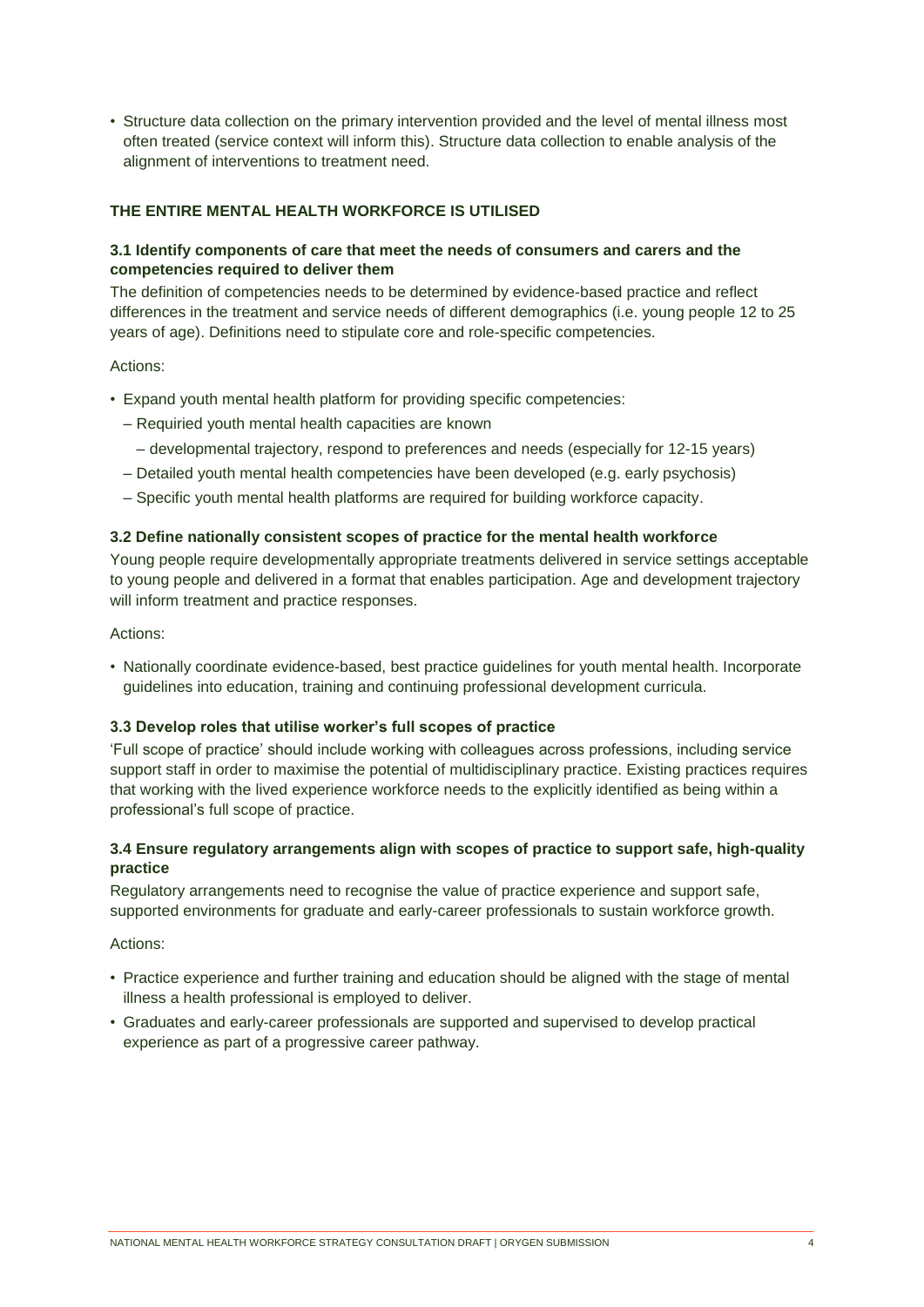## **THE MENTAL HEALTH WORKFORCE IS APPROPRIATELY SKILLED**

### **4.1 Strengthen the skills of the existing and future mental health workforce**

Skill development is an investment in the mental health workforce. Skills are transferable and support maintenance of a national standard of care. National organisations with specific expertise and knowledge have a role to play in implementing and maintaining training in a national standard of care.

Action 4.1.4 illustrates the issue of role definition for the lived experience workforce within the Strategy and the sector. This action needs to more clearly identify whether it is the lived experience workforce being developed or the capacity of professional colleagues to work with them. Peer workers are one component of the lived experience workforce.

Confidence and competency are components of skilled practice and need to be realistically fostered and measured through training, practice and supervision.

### Actions:

- The standard for practice skills and interventions should be evidence-based.
- Education and training is competency-based<sup>1</sup> and congruent with existing experience to support relevancy and engagement.
- Develop national models of training in youth-specific mental health treatment.
- Consult the lived experience workforce in developing training and professional development needs.
- Provide mental health bonded scholarships (or waiver of HECS fees) for allied health undergraduate courses to build workforce capacity (3-year service requirement).
- Participation in professional development be built into professional accreditation and licence renewal.

## **4.3 Support students from priority cohorts to complete mental health-related qualifications that reflect their communities' needs**

Actions:

- Develop bridging modules for micro-credentialing for health workers from migrant communities.
- Fund places for First Nations, culturally diverse communities and regional students in allied health courses (Action 1.2).

### **4.4 Support access to continuing professional learning and professional development to ensure existing workers develop contemporary skills**

Expanding and reinforcing the provision of best practice, evidence-based interventions and support is reliant on workforce training and professional development. Supporting participation in training and professional development is also an opportunity to incentivise practice to fill workforce gaps.

#### Actions:

l

- Develop national models of training and professional development, including youth-specific training.
- Provide secondments for middle-career mental health professionals to work in youth mental health.
- Provide mental health bonded scholarships (or waiver of HELP fees) for allied health graduate training to build an enhanced workforce capacity (1-year service requirement).
- Provide continued coaching and supervision following training to provide a supported environment for practicing new skills.

<sup>1</sup> Competency, rather than time spent learning is a better measure of confidence with new skills and knowledge before completion.

NATIONAL MENTAL HEALTH WORKFORCE STRATEGY CONSULTATION DRAFT | ORYGEN SUBMISSION 5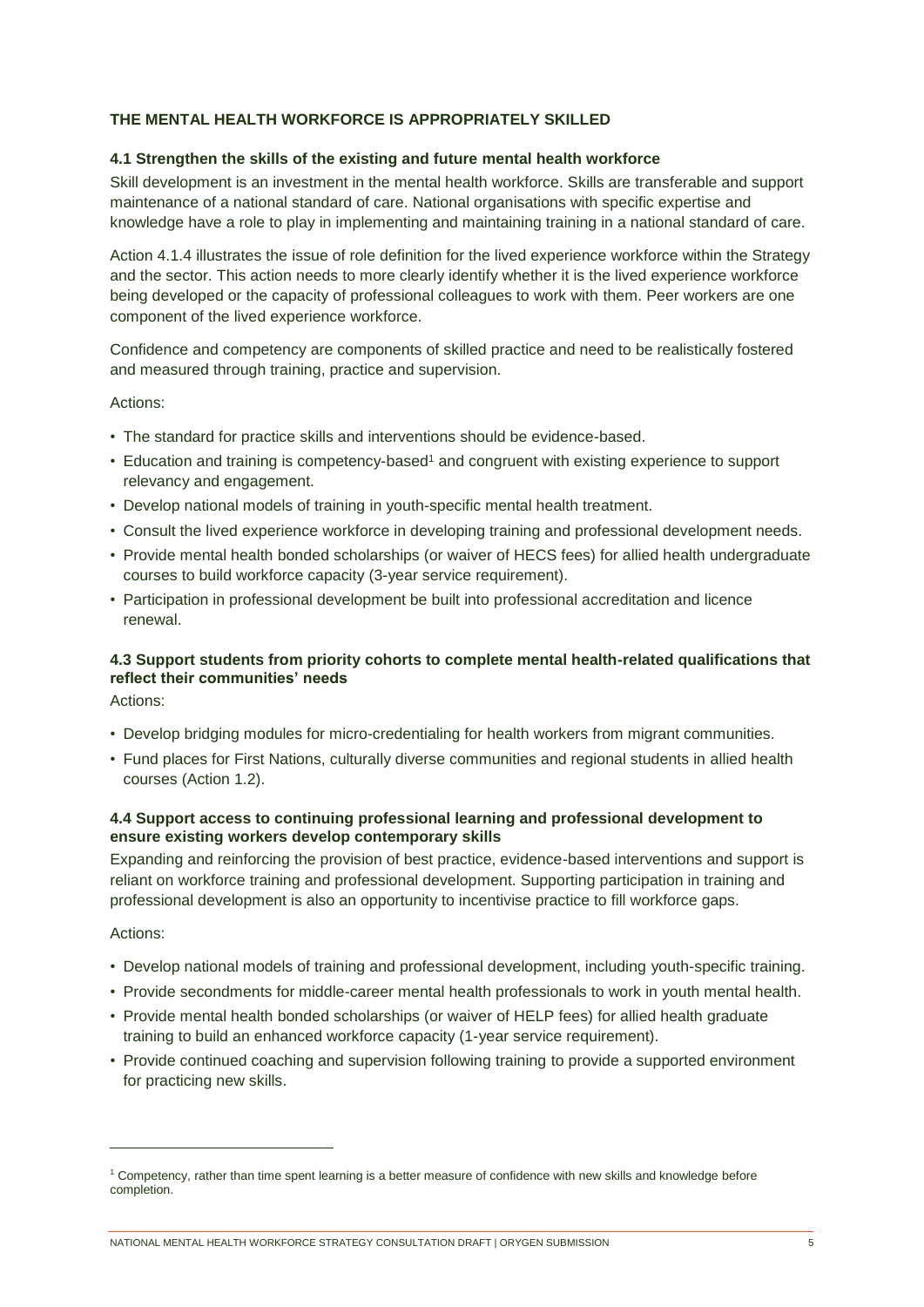### **THE MENTAL HEALTH WORKFORCE IS RETAINED IN THE SECTOR**

### **5.1 Promote funding reform to provide more secure employment arrangements**

Secure employment arrangements are integral to workforce retention and the attractiveness of mental health careers (Objective 1).

Actions:

- National Partnership Agreements provide a framework for funding reform and commitment to medium-term investments to fund workforce development.
- Remove the Mental Health Nurses Incentives Program from the flexible funding pool of PHNs and quarantine this funding specifically for use on this initiative.
- MBS item for mental health nurses to deliver low-intensity mental health interventions and other interventions if credentialed in primary care.
- Incentivise employment to fill workforce gaps (location, illness stage) at a range of experience levels.

## **5.2 Increase access to appropriate supervision for all mental health workers / 5.3 Improve workplace health, safety and wellbeing**

Providing supervision opportunities for early-career professionals and accountability measures for participation by mid- and late-career professionals underpins workplace health, safety and wellbeing. Role-modelling at all levels of practice and leadership is required to support participation and prioritise resourcing for supervision. Reflective practice supports individuals and team cohesion, helping to build confidence, capacity and strengths. Reflective practice should be embedded into mental health services.

### Actions:

- Manage stressful work contexts, recognising that it is a factor of practice rather than a problem to fix.
- Fund a designated position(s) in every mental health service responsible for coordinating supervision and workplace health, safety and wellbeing.
- Lived experience workforce have the option of consumer perspective supervision in addition to inservice supervision.

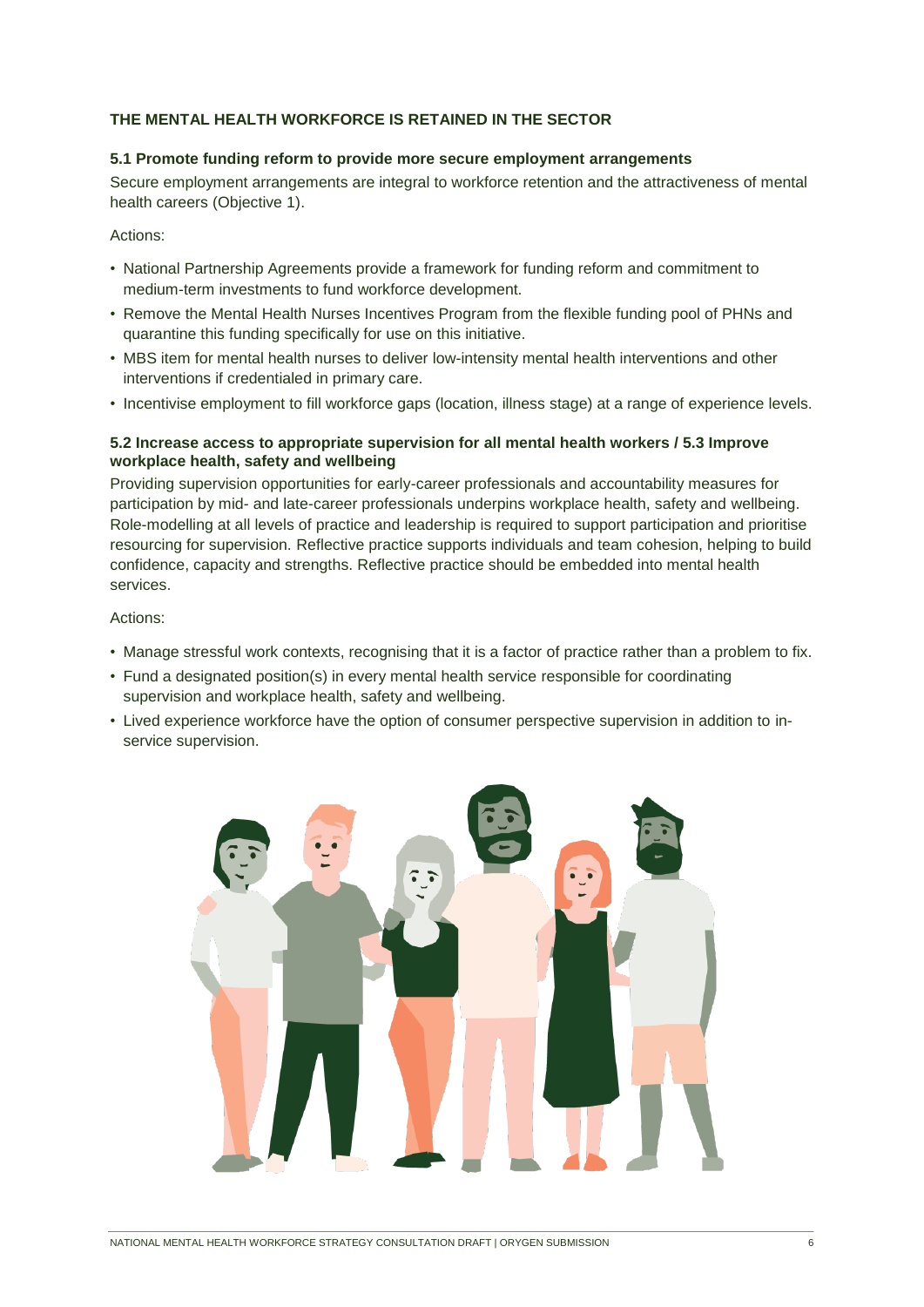## **5.4 Improve career paths within the mental health sector**

Career pathways need to provide multiple streams for progress across practice, leadership, management and training. The singling out of the lived experience workforce in the possible implementation activity for priority area 5.4 reinforces division and would undermine the workforce integration.

Actions:

- Fund a designated position in every mental health service responsible for coordinating professional, skill and career development.
- Career pathways are transparent and recognise the value of experience in providing supervision, mentoring and training, balanced with continuing practice.
- Responsibility and autonomy in work planning and decision making be built into career pathways that reflect experience and competency.
- Opportunities to develop specialisation and leadership/mentor roles reflecting skill acquisition while remaining in practicing roles.

## **6.2 Enhance the use of integrated and flexible workforce models that reflect community strengths and needs, incorporating consumer and carer voice**

Clarity is needed in the intended purpose of incorporating consumer and carer voices. Is this feedback from consumers about their care, or consumer and carer involvement in service design and delivery? Both are important and need to be recognised as distinct.

## 3. ARE THERE ANY ADDITIONAL PRIORITY AREAS THAT SHOULD BE INCLUDED?

While additional actions have been identified across the Strategy, Orygen have primarily identified additional priority areas for objectives four and five.

Career opportunities, pathways to qualified roles, and importance for professional recognition and supervision for people with lived experience need to be incorporated into the Strategy.

The priority areas that need to be considered for inclusion are:

- 1.4 The mental health workforce needs to be valued
- 4.5 Ensuring the delivery of appropriate and optimal interventions
- 4.6 Educating the future mental health workforce
- 4.7 Providing specific training in youth mental health
- 5.5 Return to practise programs
- 5.6 Facilitating mixed practice.

## **CAREERS IN MENTAL HEALTH ARE, AND ARE RECOGNISED AS, ATTRACTIVE**

## **1.4 The mental health workforce needs to be valued**

Attractive careers in the mental health sector will be underpinned by a valuing of the workforce. A driving motivation for many people who embark on careers in the mental health sector is a vocational call to care for people, which reflects an inherent valuing of people and their wellbeing. A visible and practical valuing of the workforce will help sustain this motivation.

An experience of being valued is more than remuneration – although that is a component. It also includes workplace culture, opportunities for leadership, investment in the working environment and support resources, and employment security.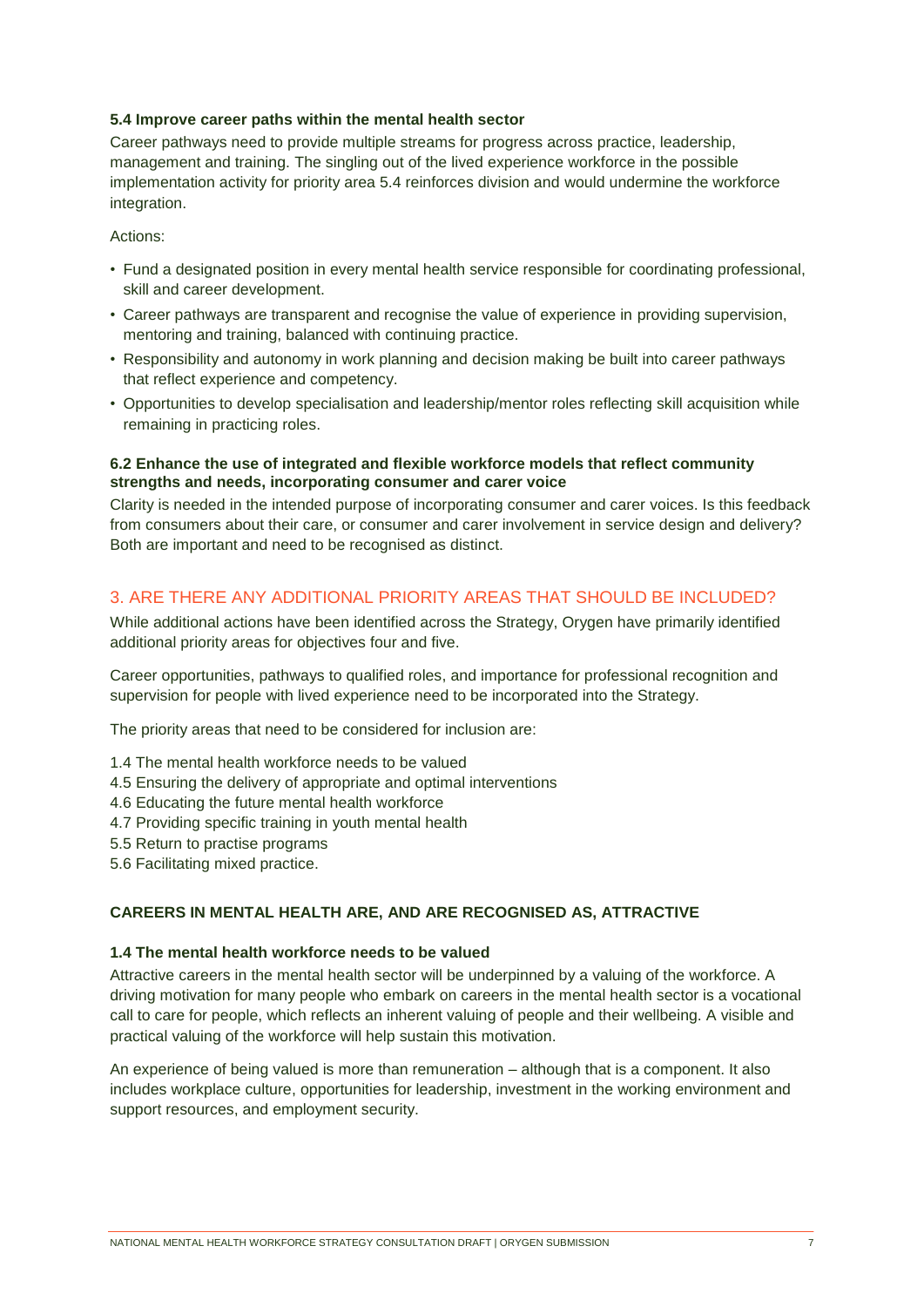## Actions:

- Minimum three year contracts for the mental health workforce (and, therefore, a minimum term for commissioning and program funding).
- Workload expectations are set by realistic, healthy professional practice, with organisational structures to address the pressure of unmet service demand. Service delivery KPIs in service contracts reflect this action.
- Review existing built environments and implement a five-year renewal program.

## **THE MENTAL HEALTH WORKFORCE IS APPROPRIATELY SKILLED**

## **4.5 Ensuring the delivery of appropriate and optimal interventions**

Delivery of appropriate, optimal and evidence-based interventions is critical to maximising workforce capacity. Achieving the aims of this priority area will require a reset of expectations of what mental health treatment is and awareness of options other than one-on-one sessions.

This priority area be titled: *Ensuring the delivery of appropriate, optimal and evidence-based interventions.*

## Actions:

- Monitoring and reporting on the delivery of appropriate, optimal and evidence-based interventions.
- Promoting awareness of the different models of intervention and appropriateness for level of illness and best practice care.
- Integrate alcohol and other drug treatment within mental health services.
- Workforce planning and allocation based on experience, qualification and competency.

## **4.6 Educating the future mental health workforce**

Constraints on the available workforce can be addressed in part through developing the workforce pipeline. Prioritising education in the Strategy and embedding the reforms identified in other priority areas will maximise the impact of the identified actions and the longevity of the Strategy. By building into education, these reforms are seeded at the very beginning of a person's career formation.

## Actions:

- Expand the provision of Commonwealth-funded places for postgraduate, allied health and mental health-related Certificate IV courses.
- Fund scholarships for professions with identified national shortages and match placements to geographic areas with an identified shortage.
- Bonded periods of service should be a minimum of 66% of course duration with a pro-rata part-time commitment option provided to enable flexibility.
- Implement education and training curricula (co-led by workforce) on working with lived experience workforce.

## **4.7 Providing specific training in youth mental health**

Young people receive only one mention in the Strategy. This is despite acknowledgement in the background paper that young people experience high levels of illness onset and prevalence rates. Furthermore, young people require specific, developmentally appropriate interventions.

The final Strategy will be incomplete without a national plan for developing the youth mental health workforce. Without such a focus, the Strategy risks long-lasting workforce gaps and increased future service demand for adult mental health services, requiring treatment for higher levels of illness severity that would be better addressed when young people first develop mild to moderate symptoms.